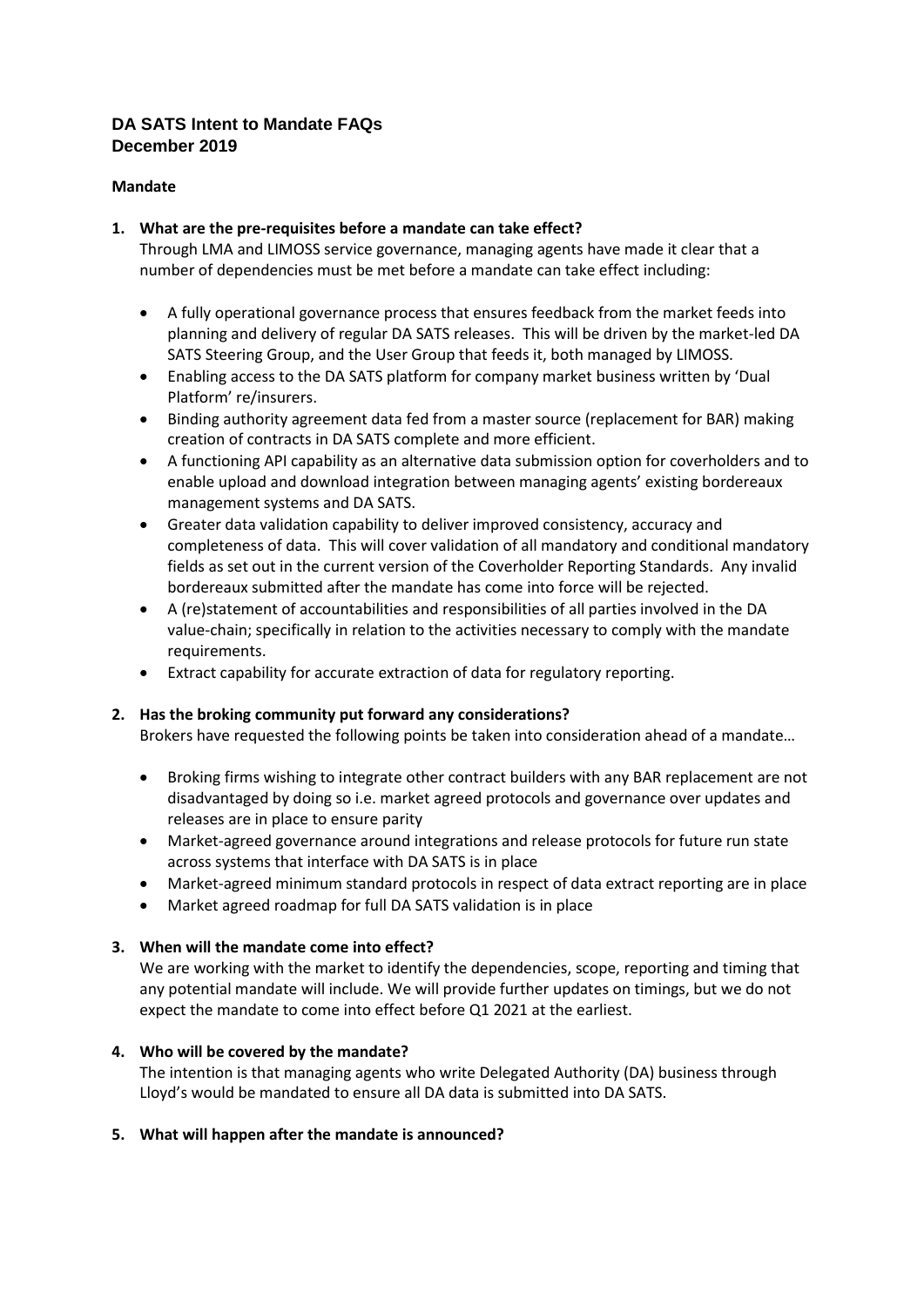Once the mandate is announced to the market, we'll provide guidance on what to do next. However, you can start using DA SATS right away and support with training, data migration and business process changes is available on limoss.com

### **6. Will the funding model change?**

As in 2019 and 2020, DA SATS will be funded through the Market Service Funding Model managed by LIMOSS. Today, all managing agents pay based on their total DA GWP and binder count. Once the mandate is in place and binder volumes on DA SATS are sufficient to cover the contracted fixed costs of the platform, LIMOSS plans to implement a true user pays model based on actual usage.

## **7. Will fees for DA SATS increase following the mandate?**

The LMA and Lloyd's agrees the fees each year in the Market Service Funding Model based on recommendations by LIMOSS. As a market-owned, not-for-profit firm LIMOSS seeks to keep fees to a minimum and will look to reduce the 2021 DA SATS fees if possible (although this will depend upon the size of the change agenda).

### **8. Does this change the contractual arrangements for the use of DA SATS?**

All managing agents have signed a Market User Agreement with Lloyd's for the use of DA SATS. Managing Agents will shortly be asked to sign a replacement Market User Agreement with LIMOSS as LIMOSS is taking responsibility for the contract. However, the terms will the same or better than those currently (for example, at managing agent request LIMOSS will provide £1M of liability cover per managing agent).

### **9. How can I contribute my requirements into DA SATS?**

Contact [chris.rees@limoss.london](mailto:chris.rees@limoss.london) who co-ordinates the change agenda for DA SATS and runs the Market User Group which gathers requirements from across the market.

## **10. What is the relationship between Lloyd's and LIMOSS in respect of DA SATS?**

Lloyd's and the LMA set up LIMOSS to run Market Services on behalf of market firms including DA SATS. Lloyd's and the LMA have directors on the LIMOSS Board. LIMOSS operates DA SATS and manages the day to day relationship with the chosen partner, Charles Taylor InsureTech.

### **11. How do we assure the performance of the DA SATS Market Service?**

Lloyd's and the LMA hold LIMOSS accountable to operate DA SATS and work with Charles Taylor InsureTech. LIMOSS uses a comprehensive portfolio of good practice standards to manage the production service, change and risk & assurance and provides monthly performance reports to market firms. Contact [james.bobbitt@limoss.london](mailto:james.bobbitt@limoss.london) for more information.

### **12. What does a mandate mean for new coverholders?**

Further consideration will need to be given to the impact of a mandate on the conditions of becoming a coverholder at Lloyd's.

### **General**

## **13. What is DA SATS?**

DA SATS is a central bordereaux processing platform for Lloyd's delegated authority business that went live in 2018. Data is captured in one place through a consistent process for all market participants and enriched, validated and available to all relevant parties on the contract.

### **14. What are the benefits of DA SATS**